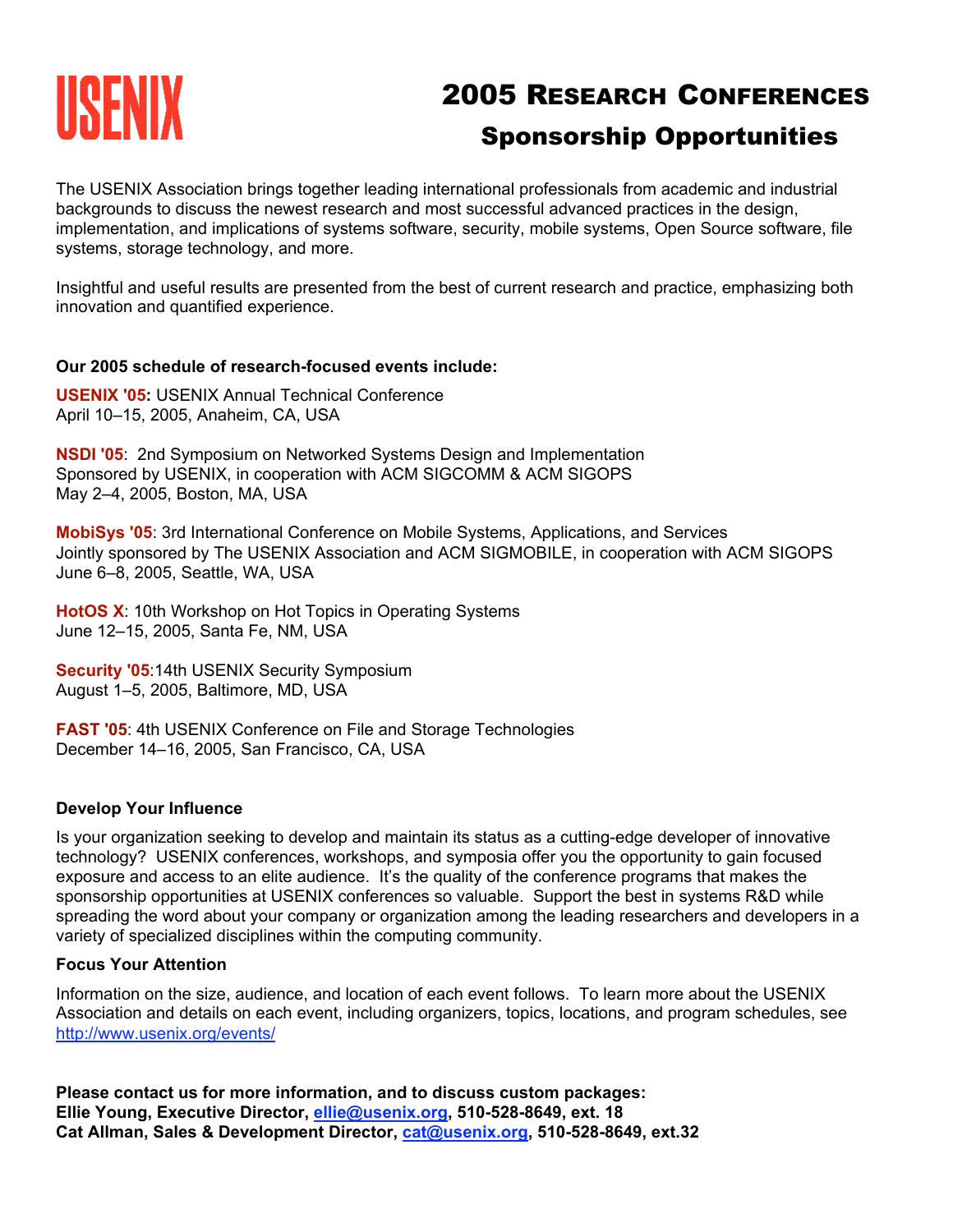

# **THE RESEARCH CONFERENCES**<br> **2005 RESEARCH CONFERENCES** Sponsorship Opportunities

**USENIX '05**: USENIX Annual Technical Conference April 10-15, 2005 Anaheim, CA http://www.usenix.org/usenix05 Paper submissions due: October 22, 2004 Expected attendance: 1000

USENIX has always been the place to present groundbreaking research and cutting-edge practices in a wide variety of technologies and environments. Join the community of programmers, developers, and systems professionals in sharing solutions and fresh ideas on topics including distributed and operating systems, Linux, clusters, security, Open Source, systems and network administration and more.

**NSDI '05**: 2nd Symposium on Networked Systems Design and Implementation Sponsored by USENIX, in cooperation with ACM SIGCOMM & ACM SIGOPS May 2–4, 2005 Boston, MA http://www.usenix.org/nsdi05/ Paper submissions due: October 15th, 2004 Poster proposals due: March 29, 2005 Expected attendance: 200

NSDI focuses on the design principles of large scale distributed and networked systems as diverse as scalable Web services, peer-to-peer file sharing, sensor nets, and distributed network measurement. Our goal is to bring together researchers from across the systems community - including operating systems, distributed systems, and computer networking - to foster a cross-disciplinary approach to addressing our common research challenges.

**HotOS X**: 10th Workshop on Hot Topics in Operating Systems

June 12–15, 2005 Santa Fe, NM

http://www.usenix.org/hotos05

Paper submissions due: February 1, 2005

Expected attendance - Limited to about 65 participants who are active in the field

HotOS takes a broad view of what the systems area encompasses and seeks contributions from all fields of systems practice, including operating systems, networking, security, ubiquitous computing, peer-to-peer systems, distributed systems, parallel systems, mobile systems, embedded systems, virtual machines, and the influence of hardware, networking, and compiler developments on systems and vice versa.

**Mobisys '05**: 3rd International Conference on Mobile Systems, Applications, & Services Jointly sponsored by ACM SIGMOBILE and The USENIX Association, in cooperation with ACM SIGOPS June 6–8, 2005 Seattle, WA http://www.usenix.org/mobisys05 Expected attendance: 150

This conference is an exciting forum for presenting the best cutting-edge research on supporting, enabling, and coping with mobility in systems software, applications, and services. The program covers many topics, including application longevity, behavior, adaptation, localization, sensor network applications, and a variety of interesting systems techniques for solving mobility problems.

**Security '05**: 14th USENIX Security Symposium August 1–5, 2005 Baltimore, MD http://www.usenix.org/sec05 Paper submissions due: January 18, 2005 Expected attendance: 450

Page 2 of 8 USENIX Association Contact: Cat Allman 1-510-528-8649, x 32 cat@usenix.org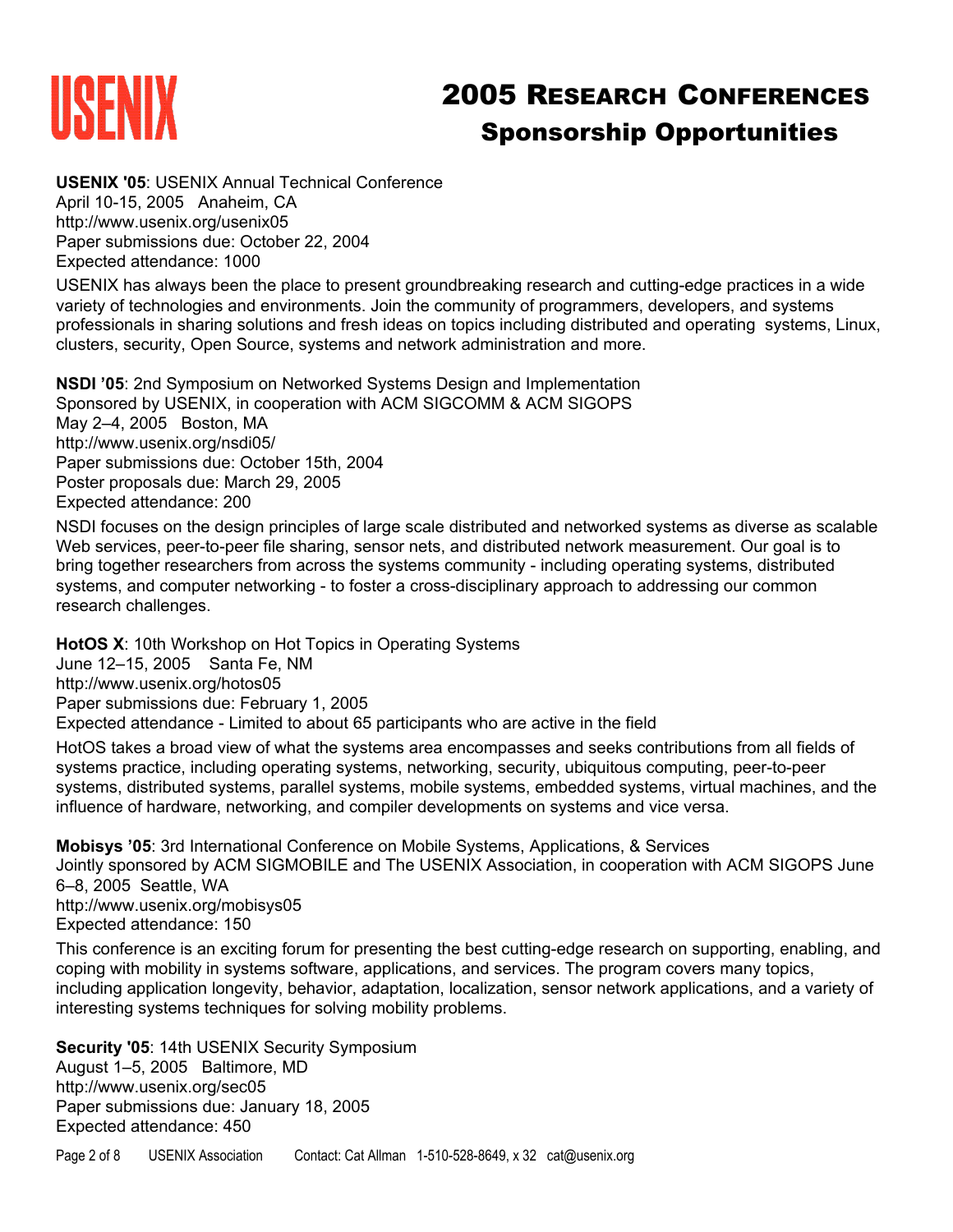# 2005 RESEARCH CONFERENCES Sponsorship Opportunities

The USENIX Security Symposium brings together researchers, practitioners, system administrators, programmers, and others interested in the latest research, policy, and practical advances in the security of computer systems. The Security Symposium stands out from the many other security conferences because of the high level and vendor-neutrality of its content.

**FAST '05**: 4th USENIX Conference on File & Storage Technologies December 14-17, 2005 San Francisco, CA http://www.usenix.org/fast05 Paper submissions due: TBD Expected attendance: 275

Join the leading storage systems researchers and practitioners at a high-quality research forum for discussing innovative design, implementation, and uses in the areas of file systems and storage.

*PLEASE NOTE: USENIX will be holding additional conferences in 2005, including the Linux Kernel Developers Summit in July, and LISA, the Large Installation Systems Administration Conference in December. For more information on these events, please contact Cat Allman at cat@usenix.org or 510-528-8649, #32.*

# **A variety of sponsorship options are available**

The USENIX Association welcomes corporate support of our conferences. We offer a variety of ways to participate as a sponsor, including the option of speaking to the attendees during sponsored meals and at Vendor Birds-of-a-Feather sessions. Please see the sponsorship opportunities below for more information on each option, including the benefits and the costs. These options are consistent for the 6 conferences listed above. Sponsor one event or several by filling out the attached form. Also, if you prefer, we are happy to develop custom packages including multiple events.

## **Student Stipend Sponsor by a strategies of the strategies of the strategies of**  $$5,000 - $15,000$

By sponsoring student stipends, you support the future of the industry by helping the next generation of developers and researchers participate in these important events. Each student will receive funds to apply towards the cost of travel, hotel expenses, and registration fees, according to need. All student applicants are reviewed and selected by the USENIX Association.

## **Diamond Student Sponsor \$15,000**

Marketing and Branding:

- Company logo and sponsorship category prominently displayed in marketing for the event.
- **Company logo and link prominently displayed on the event Web site.**
- Supporting Membership in USENIX, with all the benefits outlined at http://www.usenix.org/membership/classes.html

Onsite Benefits:

- **Company logo featured on key conference signage.**
- Company logo featured on ribbon attached to student stipend attendee badges.
- One-piece sponsor collateral material of up to 10 stapled pages inserted in attendee registration package.

 Logo and company backgrounder (100 words) to be included in onsite conference collateral. Conference Passes:

- 4 conference passes for your use.<sup>\*</sup>
- An additional 8 passes to the conference reception.

\*Conference passes include access to the technical sessions, lunch, and reception.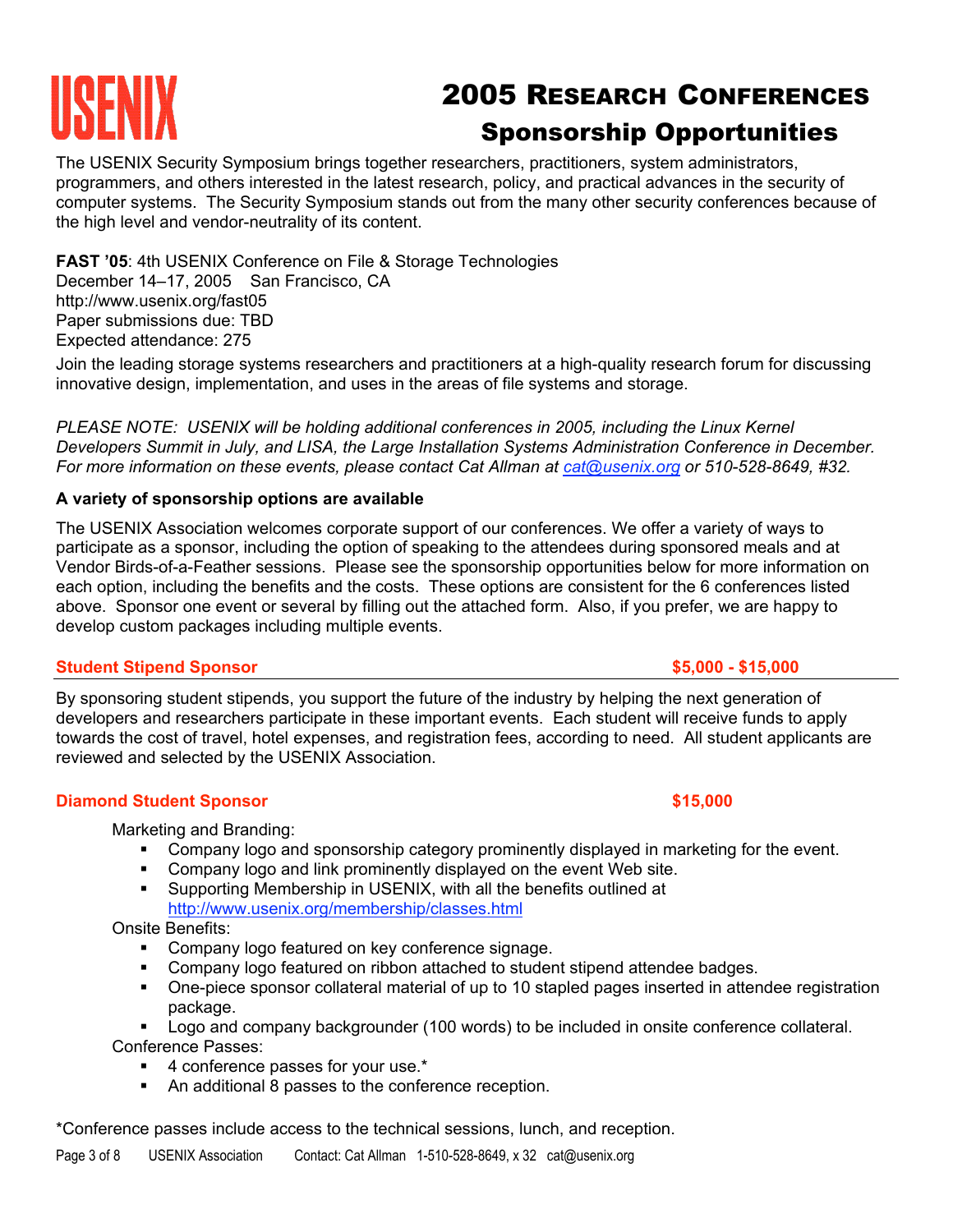# **INSENIX 2005 RESEARCH CONFERENCES** Sponsorship Opportunities

## **Gold Student Sponsor \$10,000**

Marketing and Branding:

- Company logo and sponsorship category displayed in marketing for the event.
- Company logo and link displayed on the event Web site.
- Onsite Benefits:
	- **Company logo featured on key conference signage.**
	- Company logo featured on ribbon attached to student stipend attendee badges.
	- One-piece sponsor collateral material up to 5 stapled pages inserted in conference attendee registration package
- Logo and company backgrounder (75 words) to be included in onsite conference collateral. Conference passes:
	- **2** conference passes for your use.\*
	- An additional 4 passes to the conference reception.

## **Silver Student Sponsor \$5,000**

Marketing and Branding:

- Company logo and sponsorship category displayed in marketing for the event.
- **Company logo and link displayed on the event Web site.**

Onsite Benefits:

- Company logo featured on ribbon attached to student stipend attendee badges.
- **Logo and company backgrounder (50 words) to be included in onsite conference collateral.** Conference passes:
	- **1** conference pass for your use.\*
	- An additional 2 passes to the conference reception.

## **Reception Sponsor \$20,000**

Marketing and Branding:

- Company logo and sponsorship category prominently displayed in marketing materials for the event.
- Company logo and link prominently displayed on the event Web site. Supporting Membership in USENIX, with all the benefits outlined at http://www.usenix.org/membership/classes.html

Onsite Benefits:

- **Logo, company backgrounder, and sponsorship category listed in the event onsite guide.**
- **Company logo featured on conference signage at the reception.**
- 15 minute opportunity to introduce company and thank attendees for participating.
- Opportunity to distribute one print marketing piece or one promotional item/gift at the reception. All items are subject to approval by USENIX.

Conference Passes:

- 4 conference passes for your use.<sup>\*</sup>
- 10 passes to the conference reception.



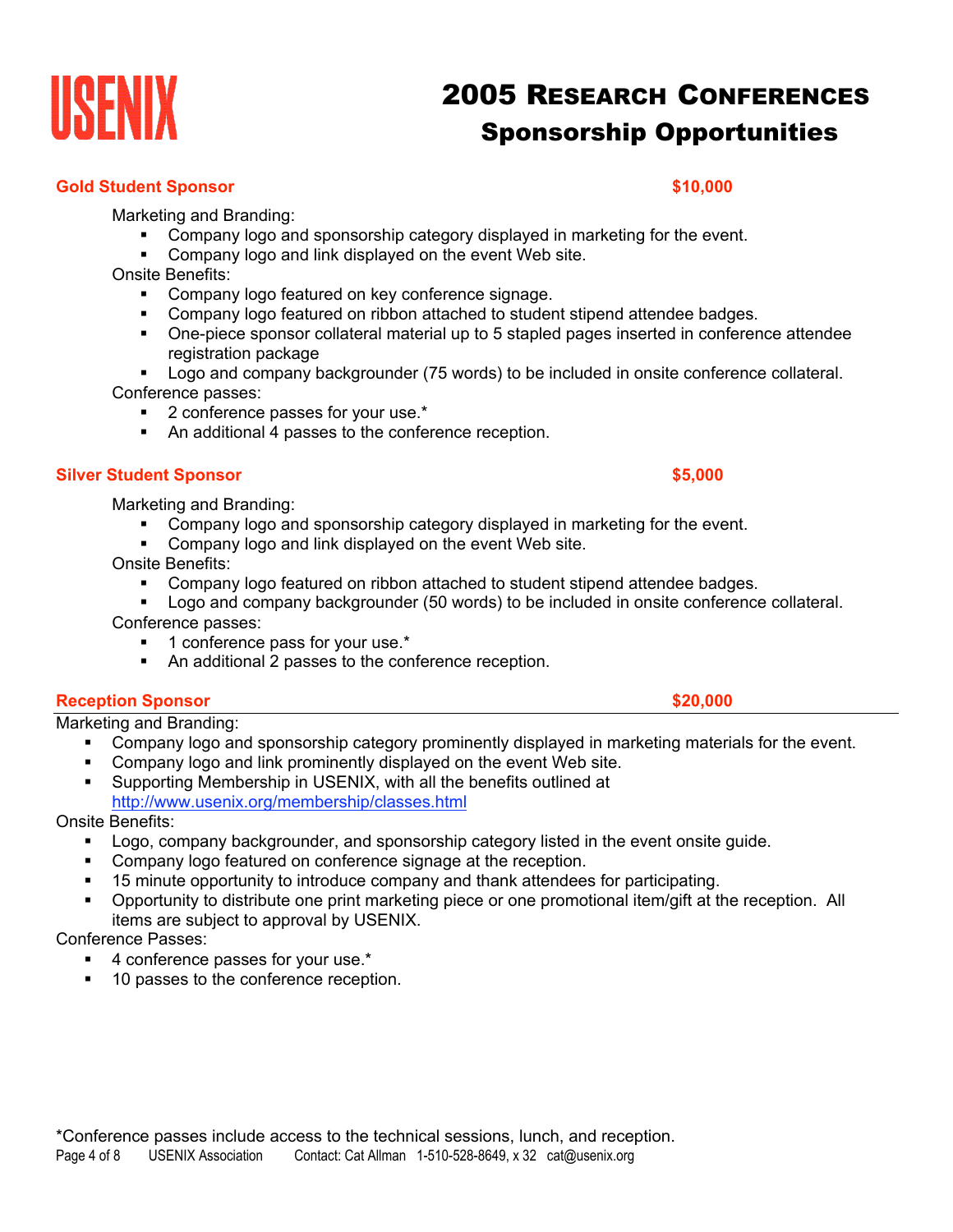# **Lunch Sponsor \$15,000**

Marketing and Branding:

- Company logo and sponsorship category prominently displayed in marketing materials for the event.
- **Company logo and link prominently displayed on the the event Web site.**
- Onsite Benefits:
	- **Company logo featured on signage at the lunch venue.**
	- Company logo and sponsorship category listed in the event onsite guide.
	- 15 minute opportunity to introduce company and thank attendees for participating.

Conference Passes:

- 2 conference passes for your use.<sup>\*</sup>
- 5 passes to the conference reception.

Marketing and Branding:

- Company logo and sponsorship category prominently displayed in marketing for the event.
- Company logo and link prominently displayed on the event Web site.
- Company logo, description and sponsorship category listed in the event onsite guide. Onsite Benefits:

**Coffee Break Sponsor \$8,000** 

**Company logo on signage at the coffee break stations.** 

Conference Passes:

2 conference pass for your use.**\***

# **Conference Bag Sponsor – Exclusive opportunity \$5,000**

Marketing and Branding:

- Company logo and sponsorship category prominently displayed in marketing for the event.
- Company logo and link prominently displayed on the event Web site.
- Company logo, description, and sponsorship category listed in the event onsite guide.

Onsite Benefits:

Company logo on attendee bags distributed at registration.

Conference Passes:

2 conference passes for your use.\*

# **Terminal Room/Wireless Access Sponsor \$5,000**

# Marketing and Branding:

- Company and sponsorship category displayed in marketing for the event.
- Company logo and link prominently displayed on the event Web site.
- **Company logo and sponsorship category listed in the event onsite guide.**

# Onsite Benefits:

- Your site set as the home page on all terminals.
- Your logo as the screen saver on all terminals.
- **Your literature distributed in the terminal room.**
- Signage with your logo in public area announcing your generous support.

Conference Passes:

■ 2 conference passes for your use.<sup>\*</sup>

\*Conference passes include access to the technical sessions, lunch, and reception.

Sponsorship Opportunities

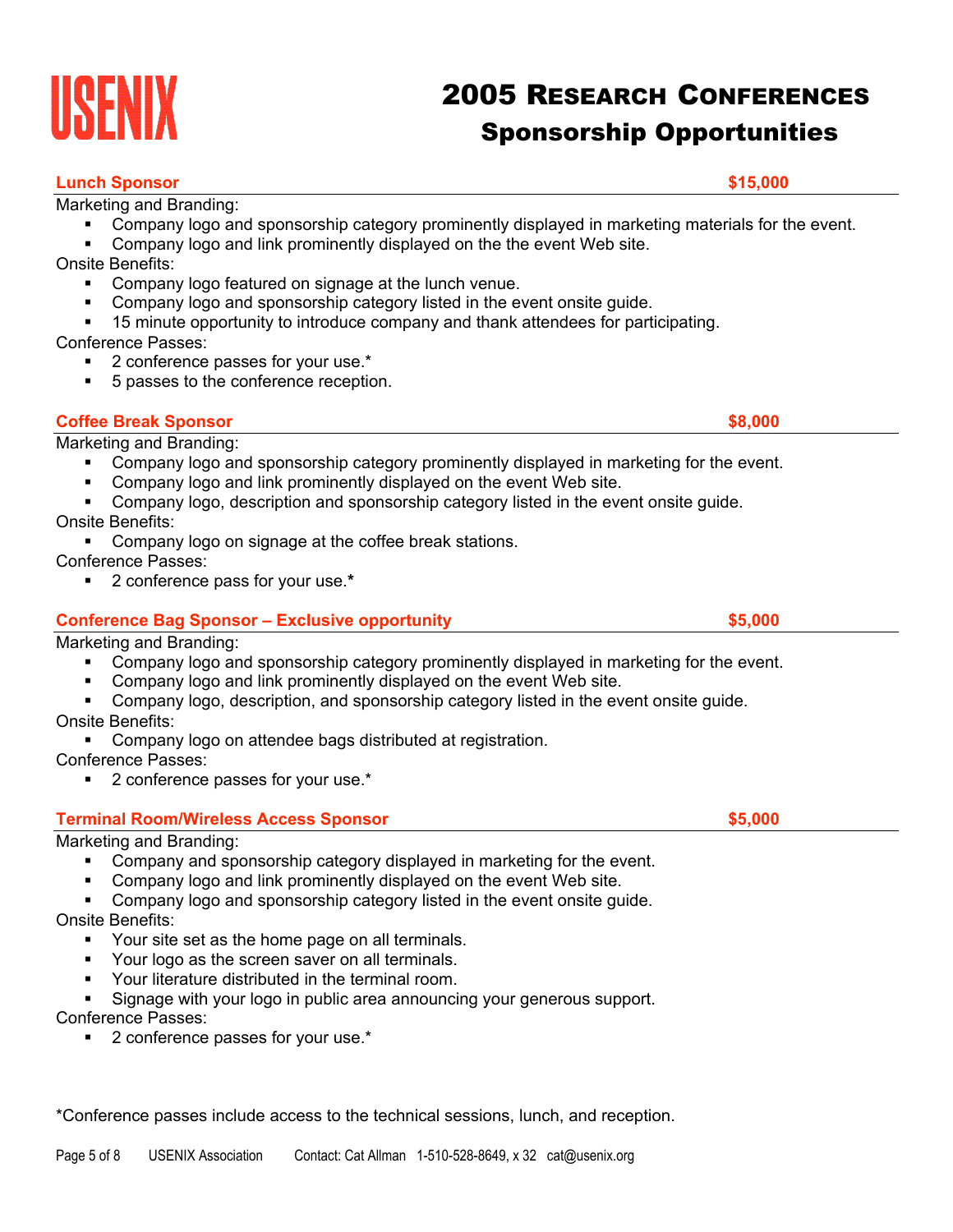

# **URENIX 2005 RESEARCH CONFERENCES** Sponsorship Opportunities

## **Vendor Presentation / Birds-of-a-Feather Sessions \$2,000 per hour**

Marketing and Branding:

- **Company logo and sponsorship category displayed in marketing for the event.**
- **Company logo and link displayed on the event Web site.**
- Company logo and sponsorship category listed in the event onsite guide.

## Onsite Benefits:

- Conference room for up to 30 people for your one-hour session.
- Refreshments including beer, wine, sodas and dry snacks for 30 people.
- Signage with your logo in public area announcing your BoF and its date, time, and location.

## Conference Passes:

1 conference pass for your use.**\***

### Attendee Packet Inserts **Attendee Packet Inserts cost varies; see below**

| Flat, up to 10 pages stapled: | \$1,000 |
|-------------------------------|---------|
| Flat, more than 10 pages:     | \$1,200 |
| 3D, such as CD or teeshirt:   | \$1,500 |

\*Conference passes include access to the technical sessions, lunch, and reception.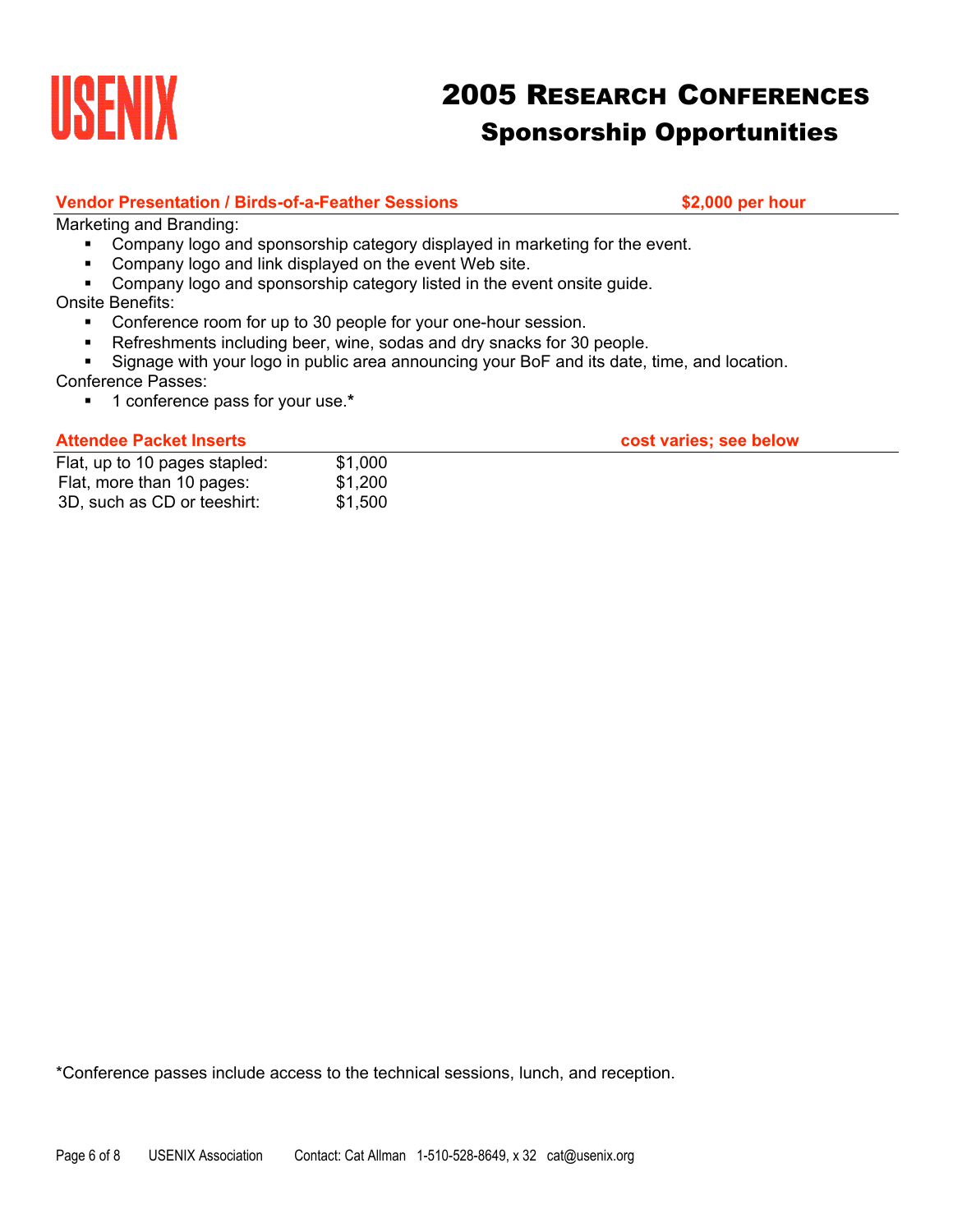

# UNENIX 2005 RESEARCH CONFERENCES Sponsorship Opportunities

# **Sponsorship Agreement**

Please check off the sponsorship(s) of your choice by conference, and total the form, including Supporting Member discount if applicable. Then just fill out the form and fax it back to us to secure your sponsorship.

| Sponsorship                                                                                                                 | <b>USENIX</b><br>'05 | <b>NSDI</b><br><b>'05</b> | <b>Mobisys</b><br>05 | <b>HotOS</b><br><b>'05</b> | Security<br>'05 | <b>FAST</b><br>05 | <b>Cost per</b><br>event                                               | X#of<br>events | <b>Total</b> |
|-----------------------------------------------------------------------------------------------------------------------------|----------------------|---------------------------|----------------------|----------------------------|-----------------|-------------------|------------------------------------------------------------------------|----------------|--------------|
| Diamond Stipend Sponsor                                                                                                     |                      |                           |                      |                            |                 |                   | \$20,000                                                               |                | \$           |
| <b>Gold Stipend Sponsor</b>                                                                                                 |                      |                           |                      |                            |                 |                   | \$10,000                                                               |                | \$           |
| Silver Stipend Sponsor                                                                                                      |                      |                           |                      |                            |                 |                   | \$5,000                                                                |                | \$           |
| Reception                                                                                                                   |                      |                           |                      |                            |                 |                   | \$20,000                                                               |                | \$           |
| Lunch                                                                                                                       |                      |                           |                      |                            |                 |                   | \$15,000                                                               |                | \$           |
| Coffee Breaks                                                                                                               |                      |                           |                      |                            |                 |                   | \$8,000                                                                |                | \$           |
| <b>Terminal Room/ Wireless</b>                                                                                              |                      |                           |                      |                            |                 |                   | \$5,000                                                                |                | \$           |
| Conference Bag                                                                                                              |                      |                           |                      |                            |                 |                   | \$5,000                                                                |                | \$           |
| Vendor Presentation/Birds-of-a-<br><b>Feather Session</b>                                                                   |                      |                           |                      |                            |                 |                   | \$2,000                                                                |                | \$           |
| Attendee Packet Insert: flat <10<br>pgs                                                                                     |                      |                           |                      |                            |                 |                   | \$1,000                                                                |                | \$           |
| Attendee Packet Insert: flat >10<br>pgs                                                                                     |                      |                           |                      |                            |                 |                   | \$1,200                                                                |                | \$           |
| Attendee Packet Insert: 3D                                                                                                  |                      |                           |                      |                            |                 |                   | \$1,500                                                                |                | \$           |
| Subtotal                                                                                                                    |                      |                           |                      |                            |                 | \$                |                                                                        |                |              |
|                                                                                                                             |                      |                           |                      |                            |                 |                   | Join or renew as a Supporting Member now and save on your sponsorship. |                |              |
| Supporting Membership in USENIX*                                                                                            |                      |                           |                      |                            |                 | \$2,500           | \$                                                                     |                |              |
| Supporting Membership in USENIX and SAGE*                                                                                   |                      |                           |                      |                            |                 | \$3,500           | \$                                                                     |                |              |
| Take 10% off if you are a current Supporting Member of USENIX                                                               |                      |                           |                      |                            |                 |                   | \$                                                                     |                |              |
| <b>TOTAL</b><br>\$<br>*Some sponsorships include Supporting Membership - please consider this when calculating payment due. |                      |                           |                      |                            |                 |                   |                                                                        |                |              |

*The USENIX Association is a registered 501(c)3 non-profit corporation and sponsorships may qualify as a tax deductible contribution. Please check with your tax advisor to determine whether your sponsorship would be fully or partially tax deductible.*

# **PAYMENT AND LOGISTICS**:

Fee is due in two equal payments, the first of which is due 30 days after approval of this agreement; **the final payment is due 60 days prior to the event.**

In the event payment is received after the first payment due date USENIX reserves the right to release the sponsored/hosted event or sponsorship to another sponsor. Sponsor fees are non-refundable and nontransferable. Failure to submit payment does not release the applicant from liability.

WE CANNOT INCLUDE YOUR COMPANY IN THE PROGRAM OR PRELIMINARY PROMOTIONAL OPPORTUNITIES WITHOUT **RECEIPT OF THIS AGREEMENT** AND **PAYMENT**. THE AGREEMENT WILL BE CONSIDERED BINDING WHEN IT HAS BEEN ACCEPTED AND SIGNED BY THE USENIX ASSOCIATION.